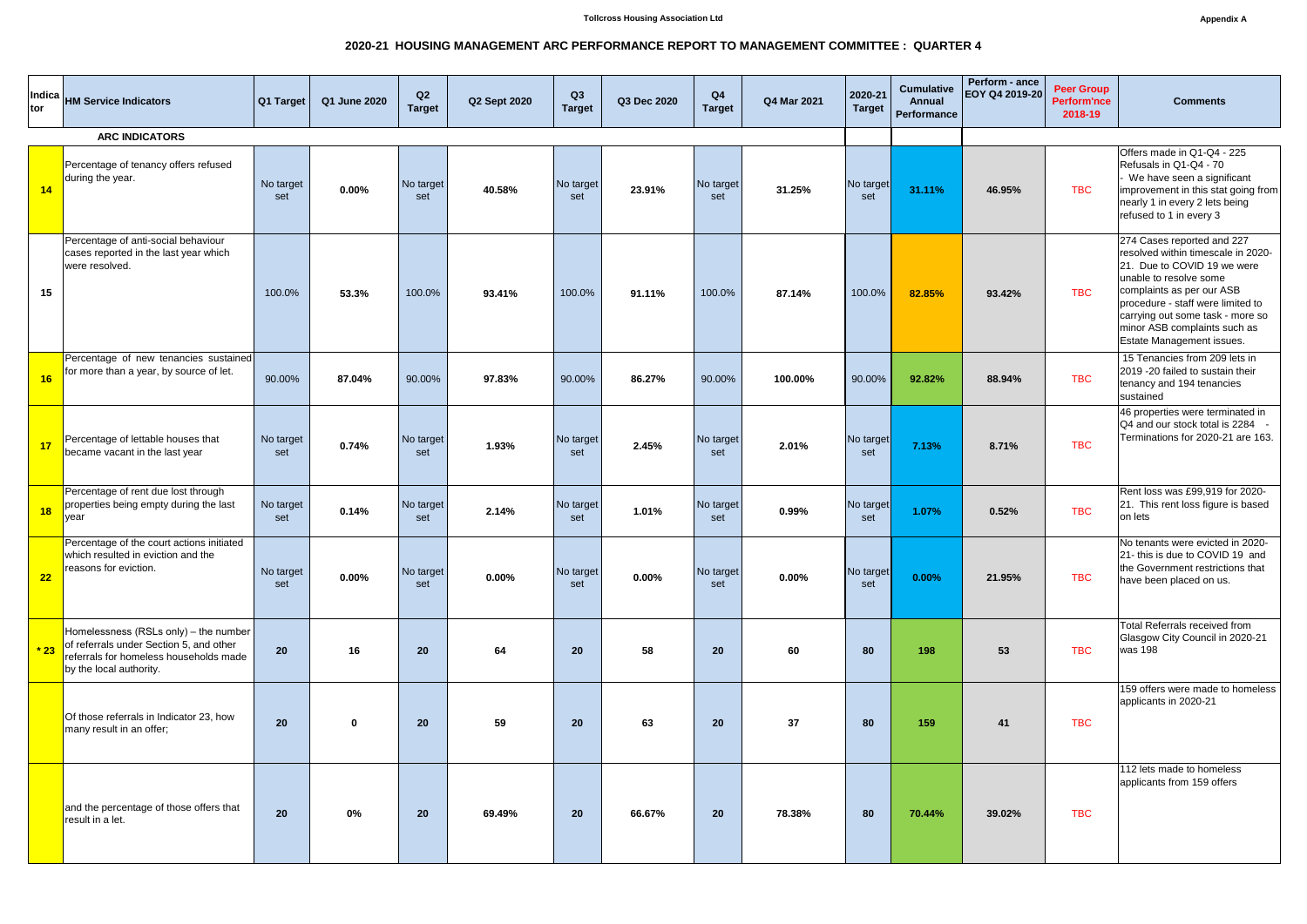## **2020-21 HOUSING MANAGEMENT ARC PERFORMANCE REPORT TO MANAGEMENT COMMITTEE : QUARTER 4**

|                           | Rent collected as percentage of total rent                                                                                                                |                  |                          |                  |                        |                  |                           |                  |                        |                  | This figure will be provided in the |                                                                   |            |                                                                                                                                                                                                                                                                                                                |
|---------------------------|-----------------------------------------------------------------------------------------------------------------------------------------------------------|------------------|--------------------------|------------------|------------------------|------------------|---------------------------|------------------|------------------------|------------------|-------------------------------------|-------------------------------------------------------------------|------------|----------------------------------------------------------------------------------------------------------------------------------------------------------------------------------------------------------------------------------------------------------------------------------------------------------------|
| 26                        | due in the reporting year.                                                                                                                                | Year End         | N/A                      | Year End         | N/A                    | Year End         | N/A                       | Year End         | N/A                    | Year End         | N/A                                 | 99.88%                                                            | <b>TBC</b> | ARC submission                                                                                                                                                                                                                                                                                                 |
|                           |                                                                                                                                                           | <b>Stat</b>      |                          | Stat             |                        | <b>Stat</b>      |                           | <b>Stat</b>      |                        | <b>Stat</b>      |                                     |                                                                   |            |                                                                                                                                                                                                                                                                                                                |
| 27                        | Gross rent arrears (all tenants) as at 31<br>March each year as a percentage of rent<br>due for the reporting year.                                       | 3.5%             | 3.71%                    | 3.5%             | 4.11%                  | 3.5%             | 4.04%                     | 3.5%             | 3.39                   | 3.5%             | 3.39%                               | 2.57%                                                             | <b>TBC</b> | Current Arrears = 2.38%<br>Former tenant arrears = 1.01%<br>Please note that this figure will<br>differ slighly from the year end stat<br>reported to the regulator as we do<br>not have some of the information<br>to carry out this calaculation until<br>the year end e.g Former Tenant<br>write off figure |
| 30                        | Average length of time taken to re-let<br>properties in the last year.                                                                                    | 16               | 61                       | 16               | 80                     | 16               | 37                        | 16               | 46                     | 16               | 56                                  | 24                                                                | <b>TBC</b> | We have let 167 properties to date<br>Total void days was 9354 days -<br>AVERAGE DAY TO LET IS 56<br>DAYS. This figure will be high due<br>to void properties sitting unlet<br>through lockdown                                                                                                                |
| C <sub>2</sub>            | The number of lets during the reporting<br>year by source of let.                                                                                         | 5%               | General = $0(0\%)$       | 5%               | General = 9 (16%)      | 5%               | General = $13$<br>(22%)   | 5%               | General = 15 (33%)     | 5%               | 22%                                 | 74%                                                               | <b>TBC</b> | 37 properties were let to Waiting<br>list 2020-21                                                                                                                                                                                                                                                              |
|                           |                                                                                                                                                           | 5%               | Transfer = $0(0\%)$      | 5%               | Transfer = $1(2%)$     | 5%               | Transfer = $4(7%)$        | 5%               | Transfer = $2(4%)$     | 5%               | 4%                                  | 19%                                                               | <b>TBC</b> | 7 properties were let to transfer list<br>2020-21                                                                                                                                                                                                                                                              |
|                           |                                                                                                                                                           | 90%              | Section $5 =$<br>5(100%) | 90%              | Section $5 = 47 (82%)$ | 90%              | Section $5 = 42$<br>(71%) | 90%              | Section $5 = 29 (63%)$ | 90%              | 74%                                 | 7%                                                                | <b>TBC</b> | 123 properties were let to<br>homeless<br>(11 included lets<br>for TFF's)                                                                                                                                                                                                                                      |
|                           |                                                                                                                                                           | 100%             | Total Lets = $5$         | 100%             | Total Lets = 57        | 100%             | Total Lets = 59 *         | 100%             | Total lets - 46        | 100%             | 167                                 | 209                                                               | <b>TBC</b> | Please note Q3 has been changed<br>from 55 to 59 due to 4 properties<br>that were decanted to Parkhead<br>Housing Association but were not<br>put through the system until Q4<br>due to leases being finalised.<br>Total lets for the year 167                                                                 |
| C <sub>4</sub>            | Number of abandoned homes during the<br>reporting year.                                                                                                   | No target<br>set | $\overline{0}$           | No target<br>set | $\mathbf{3}$           | No target<br>set | 6                         | No target<br>set | $\overline{2}$         | No target<br>set | 11                                  | 12                                                                | <b>TBC</b> | 11 properties have been recovered<br>via the aband route for 2020-21                                                                                                                                                                                                                                           |
| C6                        | The number of households for which<br>landlords are paid housing costs directly<br>and the total value of the payments<br>received in the reporting year. | Year End<br>Stat | N/A                      | Year End<br>Stat | N/A                    | Year End<br>Stat | N/A                       | Year End<br>Stat | N/A                    | Stat             | Year End Year end stat              | 1205<br><b>Households</b><br>Amount<br>collected<br>£4,570,262.90 | <b>TBC</b> | This information is collated at the<br>year end and will be provided in<br>the ARC return                                                                                                                                                                                                                      |
| <b>NON ARC INDICATORS</b> |                                                                                                                                                           |                  |                          |                  |                        |                  |                           |                  |                        |                  |                                     |                                                                   |            |                                                                                                                                                                                                                                                                                                                |
|                           | Number of Mortgage To Rent<br>acquisitions annually.                                                                                                      | No target<br>set | $\bf{0}$                 | No target<br>set | $\bf{0}$               | No target<br>set | $\mathbf 0$               | No target<br>set | $\mathbf 0$            | No target<br>set | $\bf{0}$                            | $\bf{0}$                                                          | <b>TBC</b> | No Mortgage to Rent thix year                                                                                                                                                                                                                                                                                  |
|                           | Percentage of new tenancy settling-in<br>visits completed within 6 weeks of the<br>date of entry.                                                         | 70.0%            | 0.00%                    | 70%              | 0.00%                  | 70%              | $0.00\%$                  | 70%              | 0.00%                  | 70%              | 0.00%                               | 58%                                                               | <b>TBC</b> | This stat has not been actioned<br>due to COVID 19 - staff did not<br>carry out visits due to restrictions in<br>place                                                                                                                                                                                         |
|                           | Current tenant arrears as a percentage<br>of net debit.                                                                                                   | 2.5%             | 2.70%                    | 2.5%             | 2.98%                  | 2.5%             | 2.63%                     | 2.5%             | 2.30%                  | 2.5%             | 2.30%                               | 1.59%                                                             | <b>TBC</b> | This figure does not include<br>Technical arrears of 0.08%                                                                                                                                                                                                                                                     |
|                           | Former tenant arrears as a percentage of<br>net debit.                                                                                                    | 1%               | 0.89%                    | 1%               | 1.10%                  | 1%               | 1.35%                     | 1%               | 1.01%                  | 1%               | 1.01%                               | 0.89%                                                             | <b>TBC</b> |                                                                                                                                                                                                                                                                                                                |
|                           |                                                                                                                                                           |                  |                          |                  |                        |                  |                           |                  |                        |                  |                                     |                                                                   |            | No change<br>On target                                                                                                                                                                                                                                                                                         |